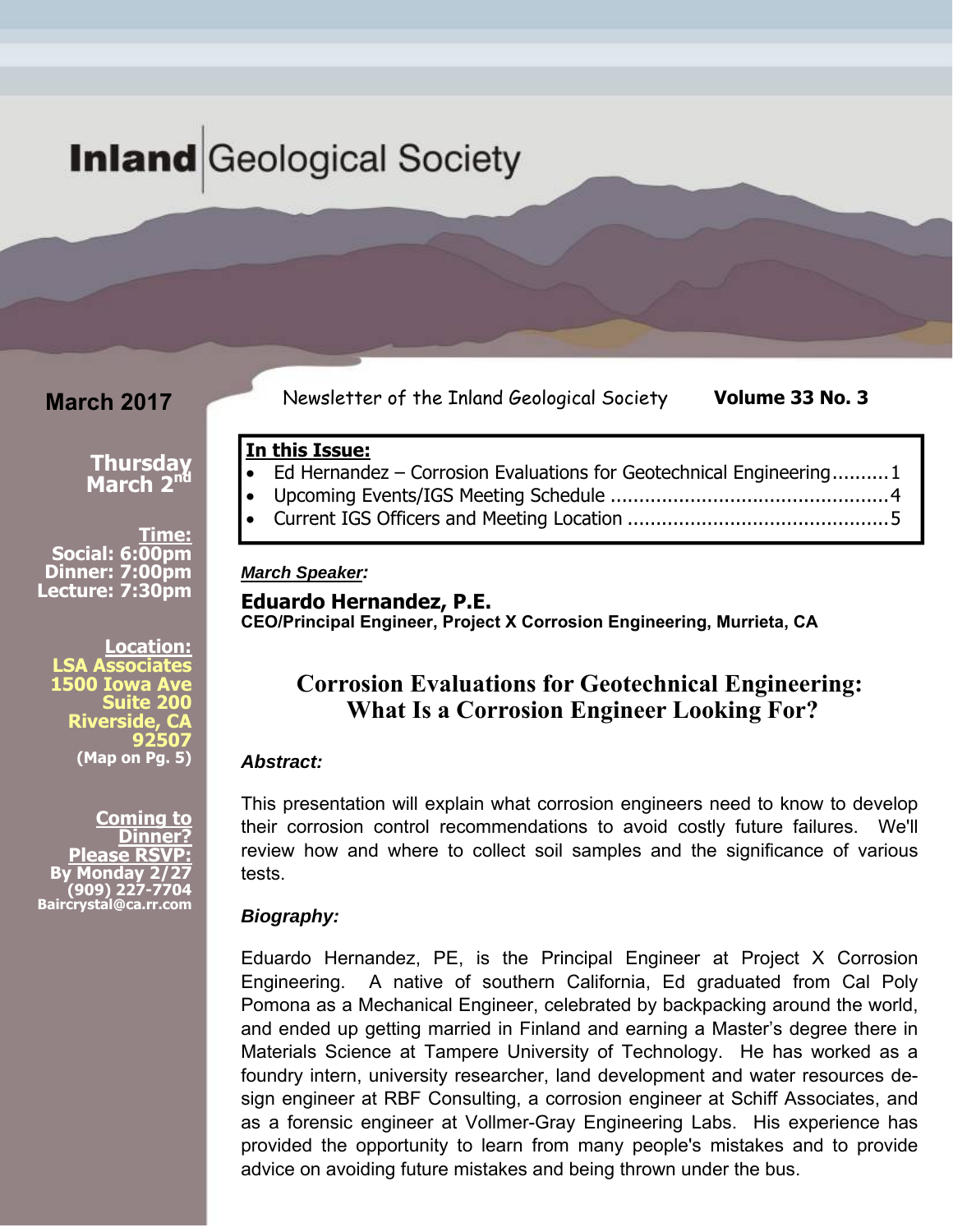Please mark your calendars for a major joint meeting with the Inland Geological Society, Groundwater Resources Association, and U.C. Riverside on Wednesday, April 5th

We will be honored to have this year's California Groundwater Resources Association's "David Keith Todd Distinguished Lecturer Series" guest speaker, Dr. Claudia Faunt of the USGS. Dr. Faunt will be speaking on *Water Availability and Sustainability in California's Central Valley: Past, Present, and Future.* The meeting will be held at the Botanical Gardens Conference Center at U.C. Riverside.

# **Save the Dates**

# 31<sup>st</sup> Annual Desert **Symposium and Field Trip**

**Symposium: April 14 - 15, 2017** Field Trip: April 16 - 17, 2017 This year the field trip will return to Desert Studies Center each night.

California State University Desert Studies Center, Zzyzx, CA

# **Field Trip Theme: Eastern California Shear Zone (ECSZ)**

# Changes in Latitude, Changes in Altitude

Share your desert research through an oral presentation or poster. The Desert Symposium is open to research presentations related to any area of desert studies. Students are especially encouraged to present, and compete for the Adams Best Student Presentation Awards.

Abstract Deadline for Presentations: January 20, 2017 Manuscript Deadline for 2017 Symposium Volume: February 20, 2017

Manuscript style can be viewed in the 2016 Symposium volume at goo.gl/vBjXbW or see Instructions for Authors on the DSC web site.

For more information visit http://nsm.fullerton.edu/dsc

Please forward this flyer to interested individuals and invite them to join the email list by contacting: dsandquist@fullerton.edu

### **STUDENTS**

Applications for **Summer 2017 undergraduate internships** with the Southern California Earthquake Center (SCEC) are now being accepted.

> **SCEC offers two internship programs, each providing compensation of at least \$6,500:**

The **Undergraduate Studies in Earthquake Information Technology (UseIT)** Program challenges teams of undergraduates of diverse backgrounds with real-world earthquake issues that require collaborative, interdisciplinary applications of earth science and information technology (including high performance computing). Learn more about UseIT at: https://www.scec.org/ internships/useit.

The SCEC **Summer Undergraduate Research Experience (SURE)** Program pairs undergraduates with SCEC scientists at that researcher's institution or field site. Projects for SURE interns span the spectrum of earthquake science. Learn more about SURE at: https:// www.scec.org/internships/sure.

Applications received by the **February priority deadline** will be considered in the first round of internship offers. Learn more and apply at https://www.scec.org/internships.

ESERT STUDIES CENTER

zyzx, california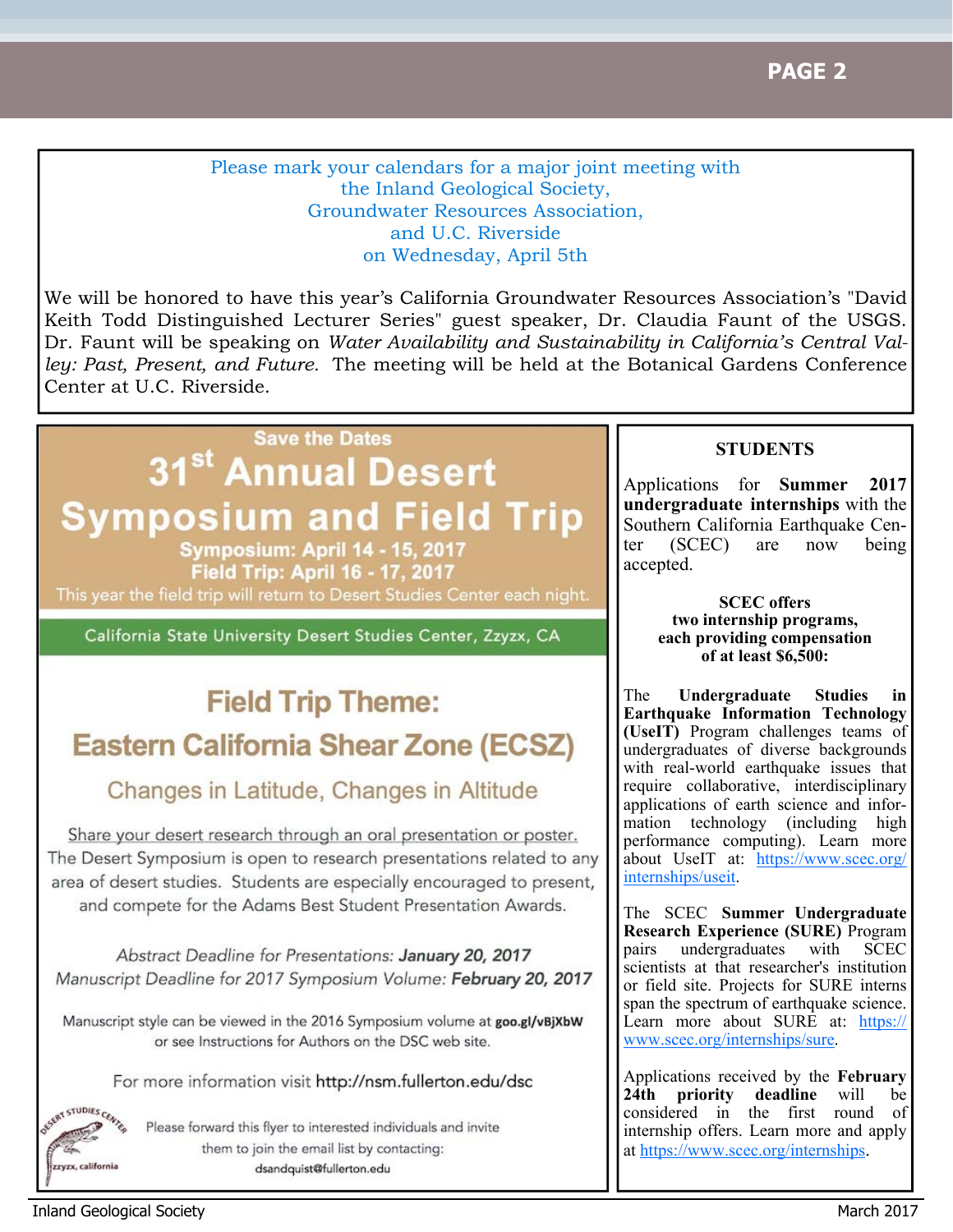### **ASBOG Subject Matter Experts (SMEs) Wanted**

The National Association of State Boards of Geologist (ASBOG) will be holding the spring Council of Examiners (COE) Workshop in Flagstaff, Arizona during April 2017 and the fall COE in Portland, Oregon during November 2017. The COE consists of two days reviewing the previous and subsequent ASBOG exams used for qualifying geologists for professional registration. The COE is conducted by Subject Matter Experts (SMEs) made up of geologists from the various State Boards. As part of the new procedures implemented by the ASBOG Executive Committee, selected SMEs registered in or adjacent to the State where the COE is being held have been included as part of the COE process.

The requirements for applying to be a SME to the COE are:

- Registered/Professional Geologist in good standing from a State using the ASBOG exams for registration
- Having passed the ASBOG exam(s) previously
- Working as a professional geologist in industry, academia, or government
- Agree to the terms and conditions as set forth by ASBOG for being a SME
- Able to attend the COE knowing that your travel expenses will not be reimbursed

The COE is a key component of expanding and maintaining a relevant and defensible examination for applicants. Due to the strict exam review process performed for each administration and the task analysis performed every 5 years, ASBOG has developed one of the fairest and most applicable exams for licensure of geologists. SMEs play a critical role in ensuring that the COE has sufficient professional experience to perform this process and give fair weight to all aspects of geology.

The COE is structured as a two stage process and has parallel sessions (fundamentals and professional). During the first day, instructions are provided by the psychometrician and then the participants "take" the exam that was given during the past administration. In the afternoon, participants review each of the questions as a group with input from the psychometrician indicating how the questions performed on the exam. Based on this review, questions are accepted or may be double keyed and/or removed. Generally only questions that have not been used, or used infrequently, in the past are identified as being of concern when they are ambiguous to the group and/ or they have not performed well within the administration. During the second day the process is repeated, but for the exam that will be given at the next scheduled administration.

If you are interested in being part of this process, please provide your credentials and information to ASBOG for consideration. This information can be emailed to: Deana Sneyd, < dsneyd@asbog.org >.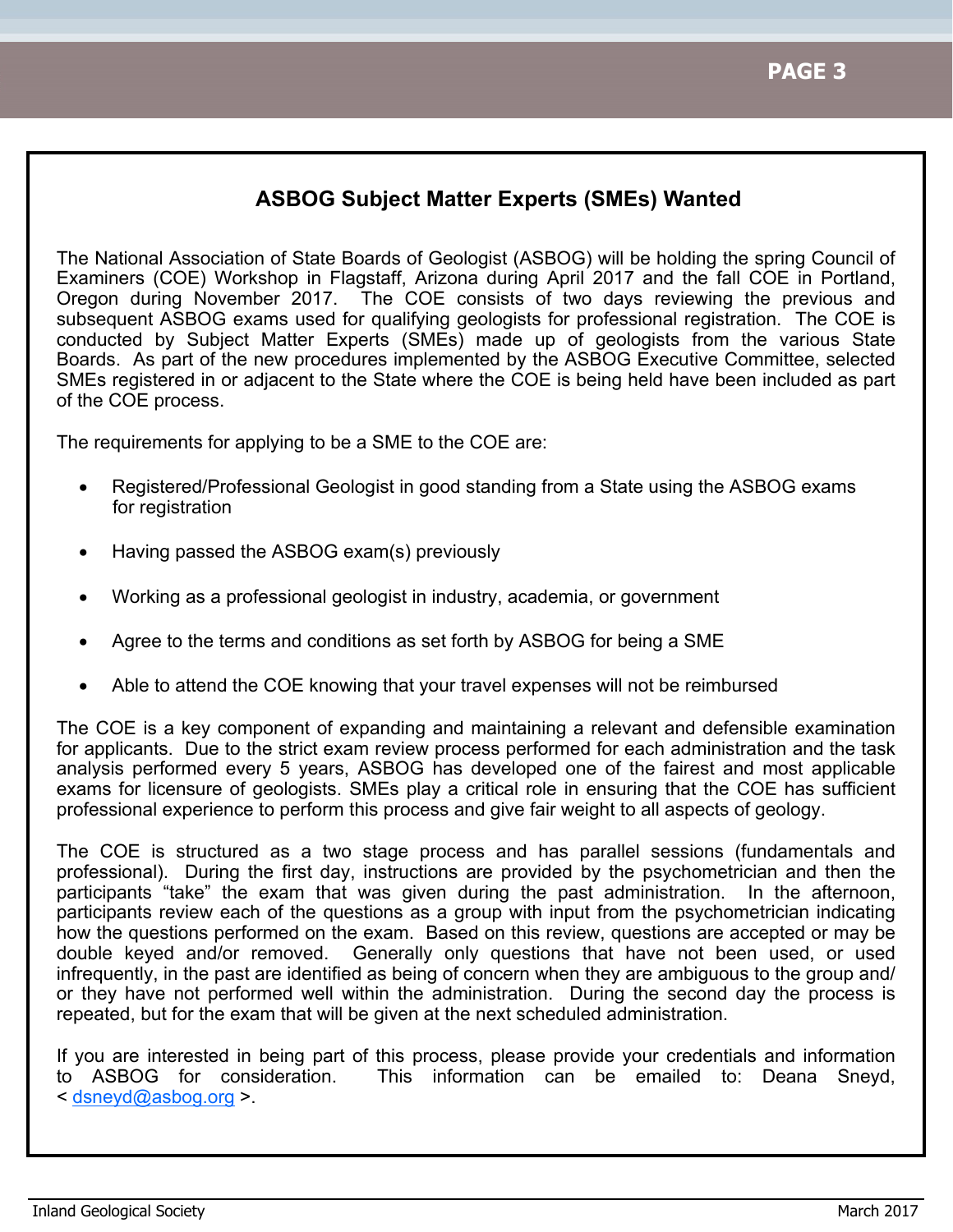# **Upcoming Meetings/Events**

### **Inland Geological Society Meetings**

#### **April 5, 2017 (Wednesday)**

Claudia Faunt, Ph.D., P.E. USGS / David Keith Todd Lecturer Water Availability and Sustainability in California's Central Valley: Past, Present,<br>and Future

Joint meeting with Groundwater Resources Association (GRA) and UC Riverside

### **May 24, 2017 (Wednesday)**

Scott A. Anderson, Ph.D., P.E. 2016-2017 Jahns Lecturer Joint meeting with AEG-SoCal Chapter

#### **AEG—So. California Chapter Meeting**



At the next AEG-SoCal meeting, Bill Kane and Mallory Jones of Kane Geotech, Inc. will discuss design and implementation of engineered debris fences and rock fall barriers in southern California hillsides. For more info., visit www.aegsc.org.

### **AEG—Inland Empire Section Meeting**



The February meeting for AEG-IES has not been announced yet. For more info., visit www.aegsc.org/chapters/ inlandempire/.

#### **South Coast Geological Society Meeting**



Join SCGS on **March 6, 2017, 6:00-9:00 pm** at California State University, Long Beach. Dr. Matthew W. Becker, Professor of Geology and Conrey Chair in Hydrogeology, will present "Where Groundwater Meets

Ocean: California, Easter Island, Hawaii, and<br>Tahiti."For more info., visit their website info., visit their website at www.southcoastgeo.org.

#### **San Diego Assoc. of Geologists Meeting**



The next SDAG meeting will be held on Wednesday, March 27th, location TBA. The presentation topic will be "Understanding the Licensure Laws and Responsibilities of the Licensee." For more info, visit their website at www.sandiegogeologists.org.

#### **Los Angeles Basin Geological Society Meeting**



Monthly lunch meetings are typically the 4th Thursday of the month from 11:30 am to 1:00<br>pm at the Willow Street pm at the Willow Street Conference Center in Long Beach. For more info., visit their website at www.labgs.org.

#### **Rock & Gem Shows—Various locations**

Various rock and mineral shows will be held throughout So. California. To find one near you, visit www.rockngem.com, then select the Show Dates tab.

#### **Student Scholarship and Grant Opportunities**

**American Geophysical Union (AGU)** Grants and Scholarships: Various awards with deadlines from April 1 to April 15, 2017 http://honors.agu.org/research-grants-andawards/

#### **Association for Women Geoscientists (AWG)**

Scholarships and Awards: Various awards with deadlines between February and November http://awg.org/awards